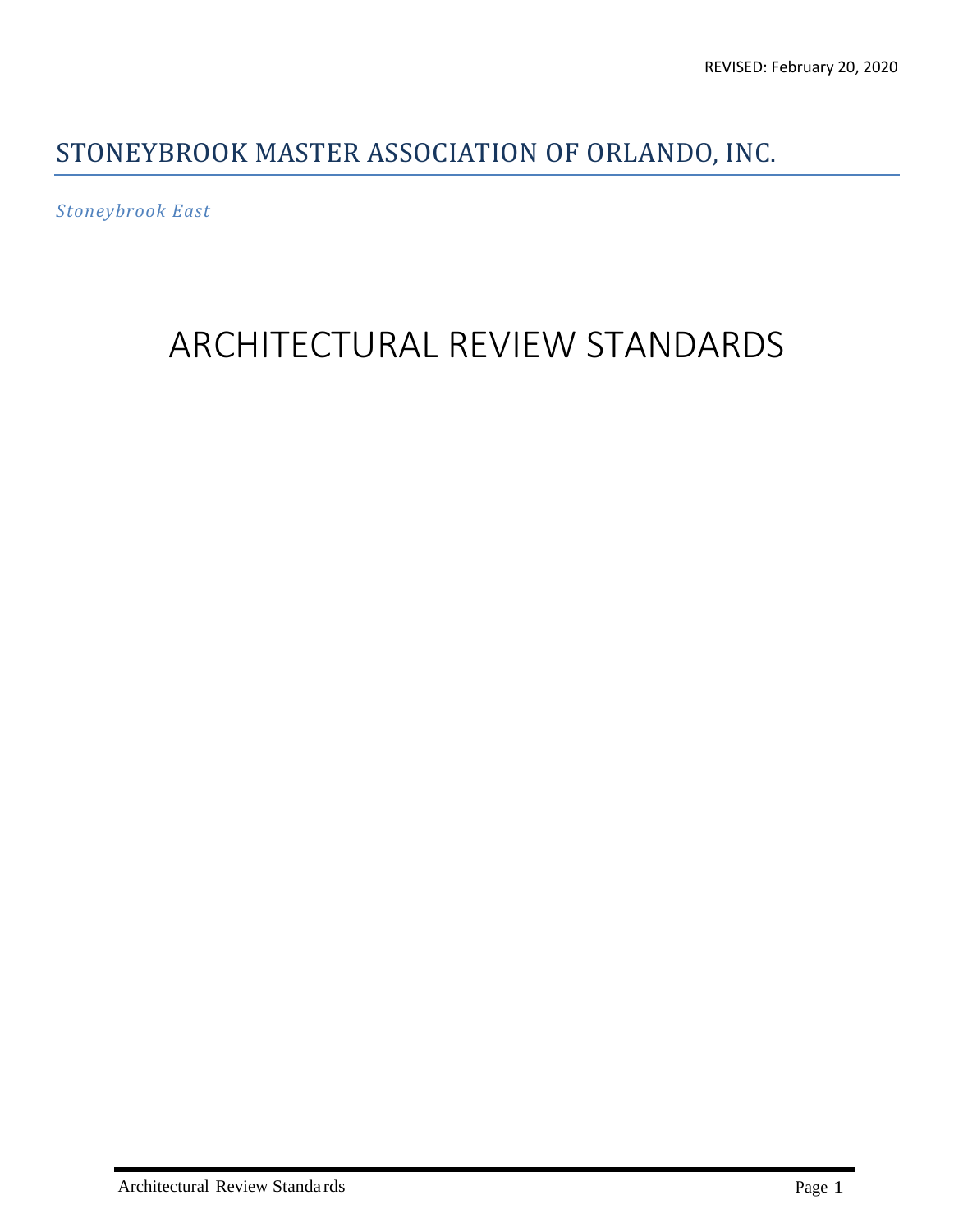# Table of Contents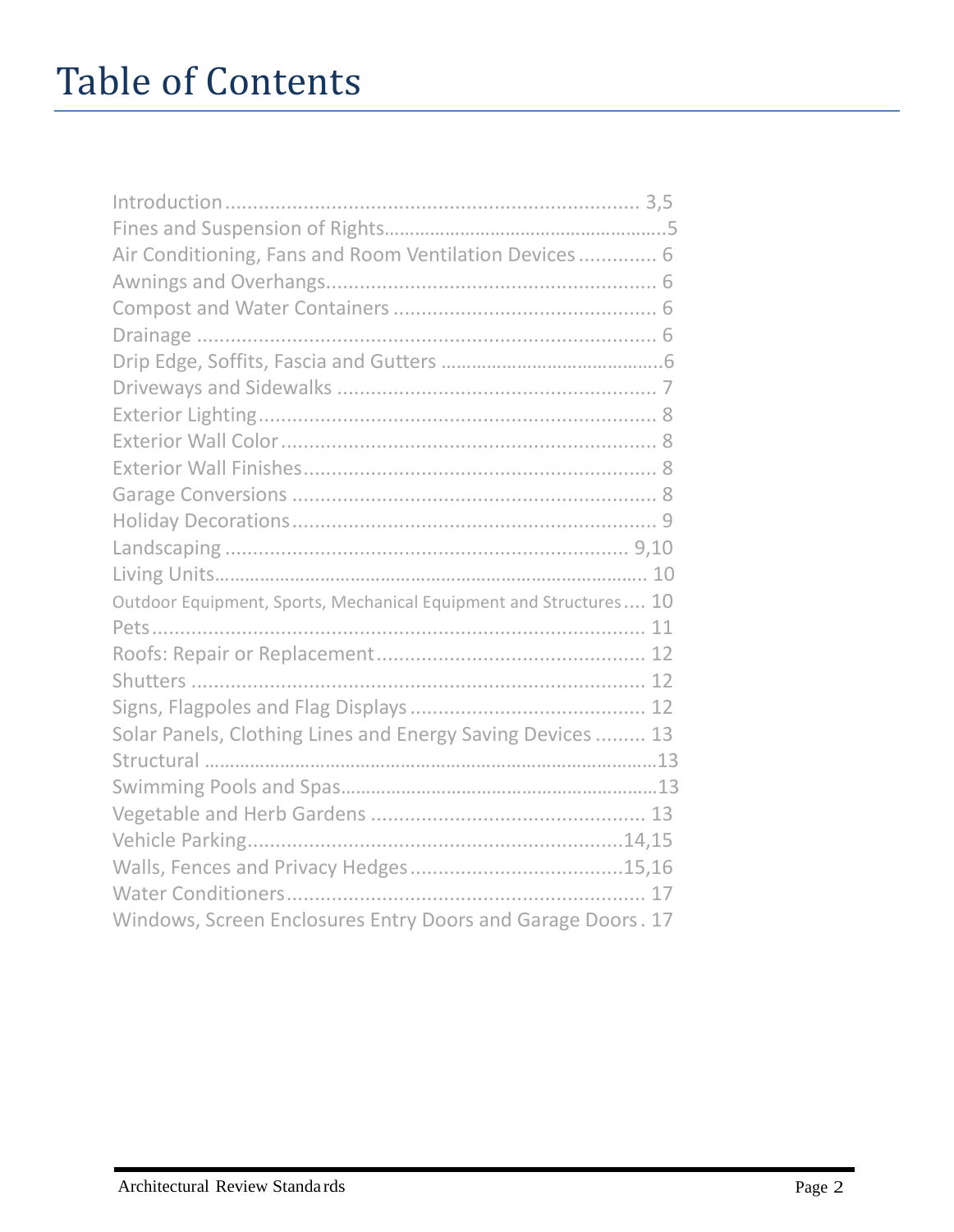# ARCHITECTURAL REVIEW STANDARDS

The Stoneybrook Master Association of Orlando, Inc. ("the Association") is assigned the responsibility under its Declaration of Covenants, Conditions and Restrictions of the Association (the "CC&Rs") and By-Laws to preserve, protect, and enhance the values of the property and amenities of Stoneybrook East ("the Community"). All capitalized terms used that are not defined herein shall have the meaning ascribed to them in the CC&Rs. To meet this responsibility the Association has established and empowered the Architectural Review Committee (the "ARC") as further described herein. The duties of the ARC include the proposal of written standards governing all aspects of constructing and maintainingeach Living Unit and maintaining each lot including, without limitation, prescribing and/or prohibiting certain design requirements, landscape materials, construction standards, colors, and materials (collectively, the "Standards"). Upon approval of such Standards by the Association's Board of Directors ("the Board"), the ARC is responsible for approving ordisapproving architectural review applications pursuant to the established Standards. Pursuant to the CC&Rs, no new construction or remodeling, including, without limitation, changes to the exterior structure, exterior color, significant landscaping, patios, porches, driveways or fencing is to occur on any Lot or exteriorof any Living Unit without the prior written approval of the ARC. To the extent that the State of Florida, Orange County, or any other applicable government ordinance, building code, or regulation requires a more restrictive standard than the Standards or the CC&Rs, the applicable government standards shall prevail. To the extent that any applicable government standard is lessrestrictive, the CC&Rs and the Standards (in that order) shall prevail. Any determination and decisions made by the ARC may be overruled by the Board.

Existing structures that violate these Standards do not convey the right for other O w n e r s o f a n y L o t a n d Living Unit (the "Owners") to make modifications of a similar nature. These Standards are subject to change without prior notice. All improvements to a Lot or Living Unit should not be made and no contracts should be signed until these Standards have been reviewed and complied with.

#### PURPOSE

The purpose of these Standards policies and guidelines is to provide residents with a description of the architectural review process to provide a community wide aesthetic standard.

#### STANDARDS

All construction, improvements, changes, modifications, alterations, additions or otherwise (hereinafter collectively referred to as "Improvements") to a Lot shall be made in accordance with the specifications herein, with all of the documents governing the operation of the community (the "Governing Documents"), and with all applicable government codes, standards and regulations. Owners must obtain any and all permits from appropriate governmental authorities, as may be required. The general standard to which Improvements shall be held, unless otherwise specified in the Governing Documents or the Florida Statutes, is the prevalent standard of aesthetics, safety and/or design, as the case may be, which is evident in the overall Community. The Community contains various sub-communities each containing a collection of Lots and Living Units with an entrance to either Stoneybrook Blvd or Alafaya trail, each of which is referred to as a "Village" and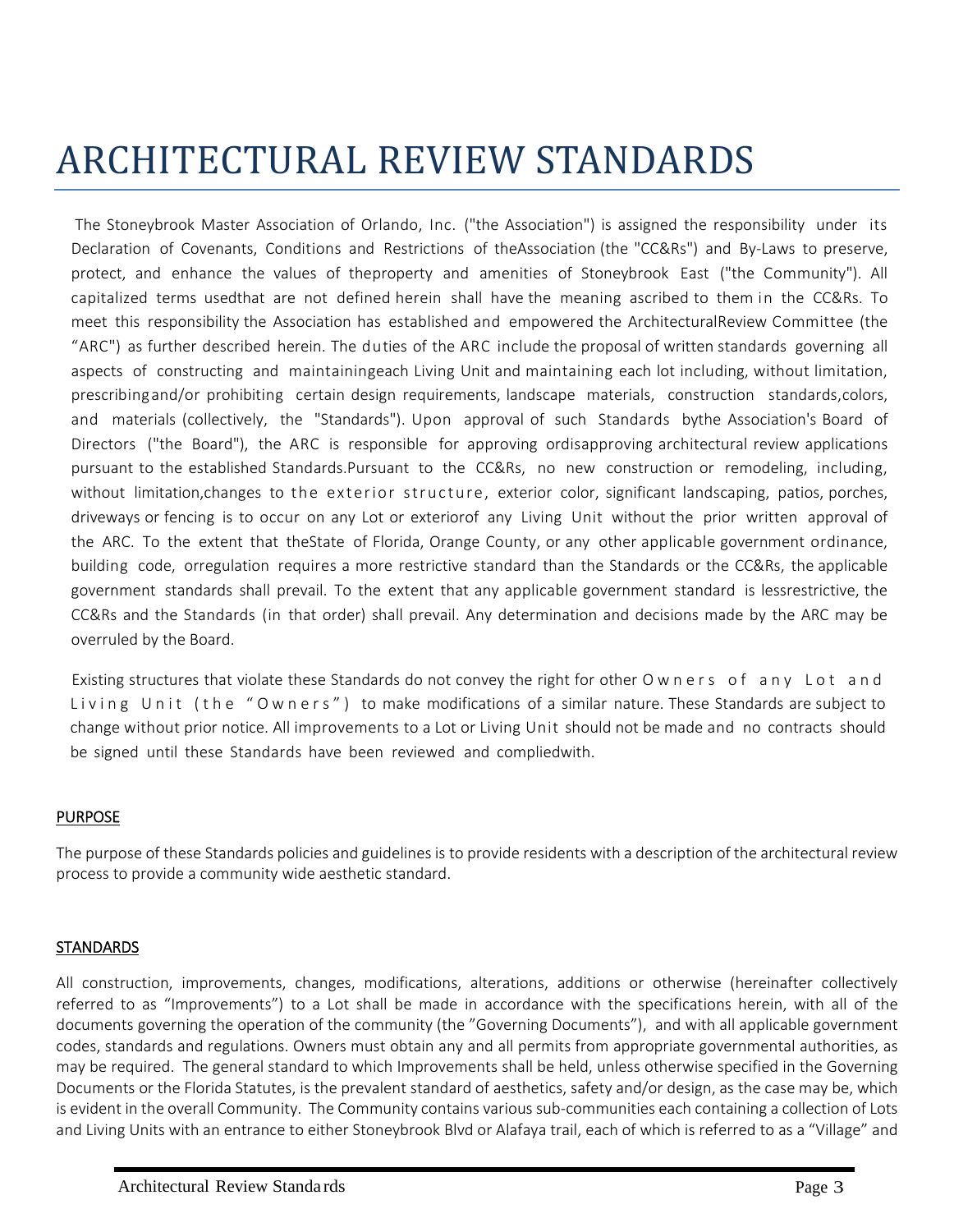collectively as, the "Villages" within the Community. Each Villiage has a unique name in order to identify it. Some of the Standards vary depending on the Village as described herein.

#### GENERAL

Any and all Improvements to a Living Unit or a Lot are intended to be regulated under the terms hereof, even if not specifically so stated. In the event an Improvement is not specifically listed hereunder, Proposed Plans, as hereinafter defined, for such Improvements must still be submitted to the Association in accordance with the requirements herein and with the Governing Documents. Additionally, all Improvements which are similar in nature to any of those listed herein but which are not specifically so stated shall be deemed to be included herein and shall be regulated in the same manner as the expressly regulated item which most closely approximates the unspecified item.

All Improvements (including, but not limited to, existing structures and landscaping) on a Lot shall be maintained, repaired and replaced in a manner which keeps them as consistent as possible with their original condition. Any Improvements which are not maintained, repaired and replaced to meet or exceed the overall safety, design and aesthetic standards of the community shall be considered a violation hereof and of the Governing Documents. The Association shall have the sole, unfettered discretion to determine when such violation exists.

Subject to all applicable laws and to the extent permitted by the Governing Documents:

- a. upon failure to maintain any improvements as aforesaid, the Association shall have the right to enter upon the lot and maintain, repair or replace such Improvements in order to correct the violation;
- b. such entry by the Association or its agents shall not constitute a trespass and by acceptance of a deed to a lot the owner shall be deemed to have expressly given the Association the continuing permission and authority to make such entries, correct such violations and allocate the cost for same as further provided herein; and
- c. the cost to correct a violation of this nature shall be charged to the owner of the lot and may, if unpaid, become a lien against such lot and be foreclosed upon in the same manner as assessments provided for in the Governing Documents.

#### DEFINED TERMS

"Association" - refers to Stoneybrook Master Association of Orlando, Inc. and, to the extent applicable, shall include any committee or body appointed by the Stoneybrook Master Association of Orlando, Inc. to make determinations regarding architectural control in the Community.

 "Proposed Plans" - refers collectively to the plans, specifications and descriptions showing the proposed type, height, width, shape, size, location, color, appearance, elevation (if applicable) materials and any and all other aspects of a proposed change or alteration which shall be submitted along with any standard application forms, as may be adopted from time to time by the Association, and must be approved prior to any Improvements being implemented on a Lot or Living Unit.

Proposed Plans must be submitted to and approved by the Association in their entirety prior to implementation of any aspect of an Improvement. Proposed Plans for an Improvement will not be considered complete and the Association will not be required to review Proposed Plans nor approve or disapprove them until all required and applicable aspects describing the Improvement are properly detailed and all application forms required by the Association are completed.

#### IMPROVEMENTS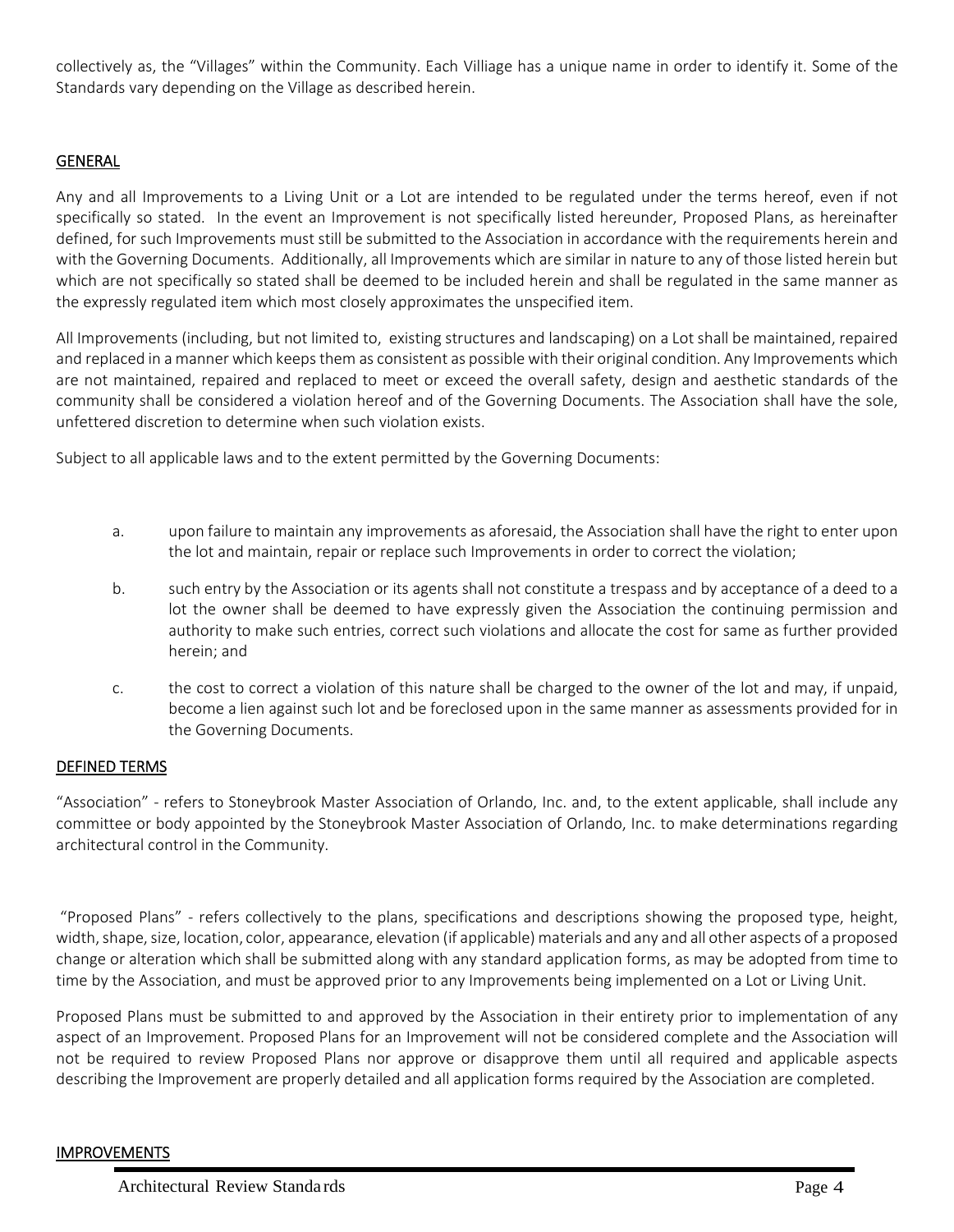Refers to any modification, addition or deletion to a Lot or Living Unit exterior, that may or may not conform to these standards. Improvements are listed herein as "Architectural Standards".

#### **PROCESS**

Except as otherwise provided, once a complete set of Proposed Plans is received by the appropriate staff personnel designated by the Board from an Owner for an Improvement, which includes all necessary applications, the ARC shall have thirty (30) days from receipt of such Proposed Plans to respond to the Owner, in writing, approving or disapproving in whole or in part, the Proposed Plans for such Improvement.

Submission of incomplete plans in any form shall not commence the time allotted for the review period by the ARC (i.e., the applicable [30] day review period for Proposed Plans shall not commence upon submission of incomplete plans). Proposed Plans that do not cover all the required, applicable aspects (including, without limitations, plans, survey/site plans, specifications and descriptions showing the proposed type, height, width, shape, size, location, color, appearance, elevation (if applicable) and materials of a proposed change or alteration) or that are not accompanied by all required application forms shall be considered incomplete until such time as all necessary items have been received by the ARC.

In addition, the ARC, in its sole, unfettered discretion, may require the Owner to provide evidence that the proper permits or other necessary documentation have been obtained from the applicable governmental authority.

Should an Owner commence, erect or maintain any Improvement required to be submitted for approval according to the terms hereof without first submitting Proposed Plans and obtaining the written approval of the ARC (hereinafter referred to as an "Unauthorized Improvement"), then the Association shall be entitled to seek and obtain an injunction to prohibit the completion of the work as well as the removal of the Unauthorized Improvement or any portion thereof. The ARC may consider Proposed Plans which are submitted for an Unauthorized Improvement subsequent to its implementation. However, nothing herein shall be construed to require the ARC to do so. Should the ARC and or the Board decide at any time to expressly disapprove an Unauthorized Improvement and/or the Proposed Plans therefor, in whole or in part, the Owner must immediately cease work on and/or remove any and all disapproved aspects of the Unauthorized Improvement at the direction of the Association and at the Owner's sole expense. Alternatively, if an Owner wants the Association to consider allowing such Owner the right to retain any portion of the Unauthorized Improvement, then such Owner agrees that the Association acting though the Board shall have the right in its sole, unfettered discretion to require the Owner to modify the Unauthorized Improvement at the Owner's sole expense, as specifically directed by the Board or the ARC, and to submit Proposed Plans for the ARC's approval which conform to and properly reflect the Unauthorized Improvement with such modifications as may be required by the Board and/or the ARC.

#### FINES AND SUSPENSION OF RIGHTS ALLOWED BT GOVERNING DOCUMENTS

Per Section 11.5 of the Association's Governing Documents, an Owner may be fined \$50.00 (fifty dollars) per violation, and/or may receive a suspension of privileges. The cost to correct a violation of this nature shall be charged to the Owner and may; if unpaid, become a lien against such Lot and Living Unit and be foreclosed upon in the same manner as assessments provided for in the Governing Documents.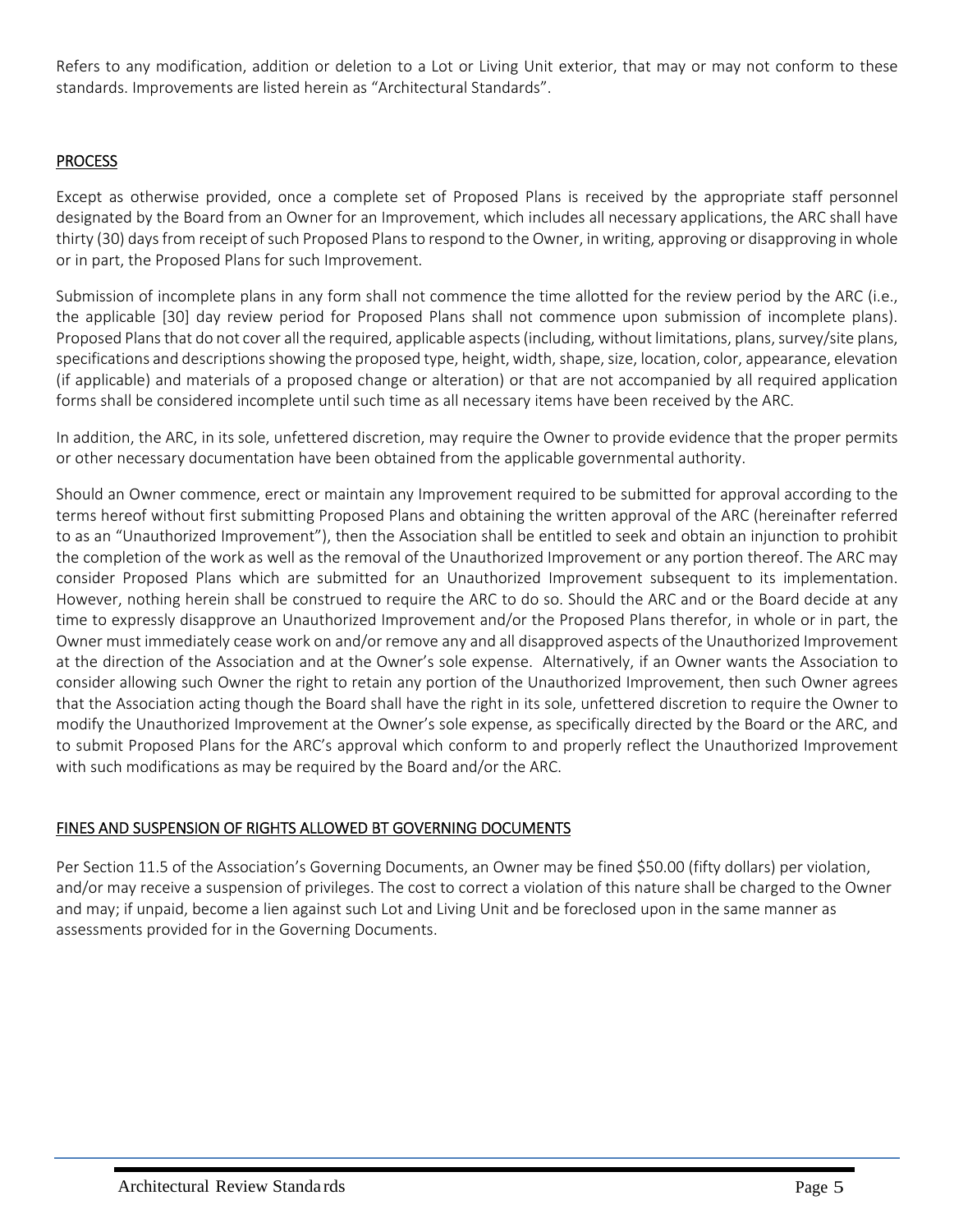# Air Conditioning, Fans and Room Ventilation Devices

Prior written approval by the ARC is required for the installation of exterior air conditioning and heating equipment in a new location or for a replacement unit of more than 50% larger physical size. No air conditioning units, fans, or any type of room ventilation device, whether motorized or not, shall be allowed in any window or added to any exterior wall. All air conditioning equipment shall be shielded from view at ground level by appropriate landscaping or approved fencing.

### Awnings and Overhangs

No awnings or overhangs are permitted.

#### Compost and Water Containers

Prior written approval by the ARC is required for the installation of compost containers or water collection devices. They shall not be visible to any street or adjacent properties. Containers mustbe varmint and insect proof and the owner must control odors. No free standing compost piles are allowed.

#### Drainage

There shall be no interference with the established drainage pattern over any Lot or other property except as approved in writing by the ARC. The originally established drainage pattern is defined as the drainage pattern as engineered and constructed by the developer/builder. With ARC approval, Owners may make minor drainage modifications to their Lots provided that they do not alter the originally established drainage pattern.

### Drip Edge, Soffits, Fascia and Gutters

Drip edge may be white, beige, brown, black or the trim color of the home and must coordinate with the approved roof color.

Soffits and Fascia must be white or painted the approved trim color of the home.

Gutters may be installed on the home with written ARC approval. They may be white, beige, brown, black or the trim color of the approved color scheme of the home. The downspouts may remain white (if white gutters are the choice) or must be painted the base color of the approved color scheme of the home.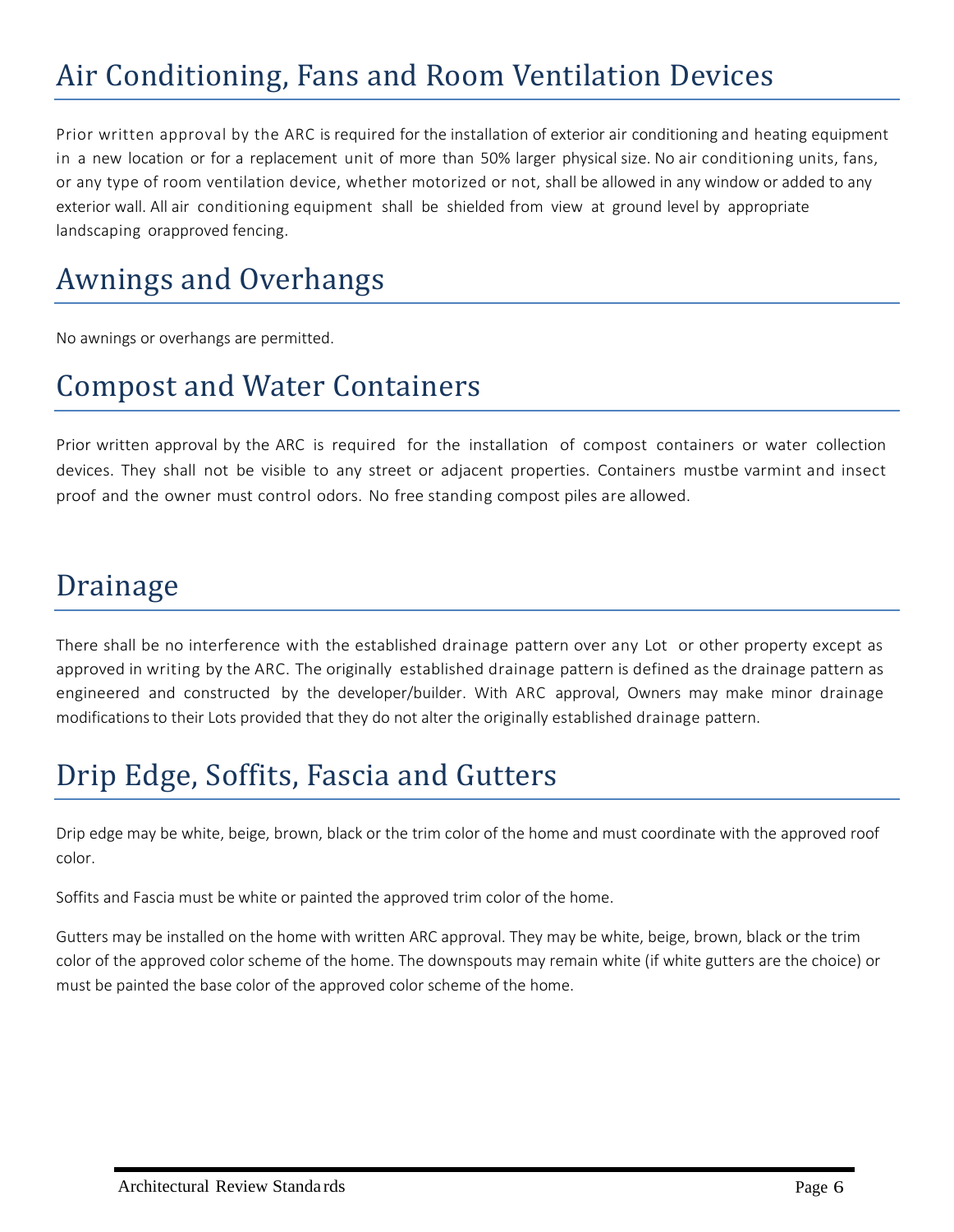### Driveways and Sidewalks

All driveways, sidewalks, walkways, and aprons (area from the sidewalk to the street) shall be maintained and kept in a neat and clean condition, free of refuse, debris, stains, and cracks larger than 1/8" wide. Allowable materials for driveways include decorative pavers OR poured concrete free of paint, stains, or coatings. The entire driveway shall consist of a uniform material type. The original design and widths of all walkways, lead sidewalks, driveways and aprons may be altered only with the express prior written approval of the ARC. Any driveway modifications must conform to the character of the immediate Village as hereinafter defined.

A. Replacing a Concrete Driveway with Pavers:

Pavers must be an approved color, and this modification to the driveway must have ARC approval. If decorative pavers are used for the driveway in lieu of concrete, they must:

- (1) Cover the driveway proper, excluding the community sidewalk and apron. OR
- (2) Cover the driveway, sidewalk, and apron, but not the street gutter. The integrity of the existing gutter must be maintained. When pavers are used on the community sidewalk and apron, the Owner is responsible for their upkeep.
- B. Expansion of an Existing Concrete or Paver Driveway:

Driveway extensions or expansions that provide additional parking will not be approved. No lawn or landscaped area may be paved or concreted without ARC approval.

Subject to prior ARC approval in writing, front loading garage driveways may be widened by an amount up to, but not exceeding, the width of the garage return. The garage return is defined as the distance from the edge of the garage door to the edge of the garage proper (a distance of 10 to 23 inches), and does not include wing walls or the Living Unit face. The widening must be uniform and equal on both sides extending from the garage to the street. The material must match the existing material of the driveway it abuts. For concrete portions of the driveway, sidewalk or apron, the expansion must be concrete of at least 4" in thickness, and tied into the existing driveway with rebar. For paver portions, the expansion must be the same pavers as those on the driveway. Expansions using pavers or concrete must be installed per industry accepted construction standards in the same manner as the driveway proper.

Subject to prior ARC approval in writing, side entry garage or courtyard style driveways may be considered for expansion. Their unique configurations will be taken into consideration and may be expanded in a manner determined by ARC.

For consideration of a driveway modification by ARC, Owner must provide a description of all materials on the existing driveway, sidewalk and apron, and the proposed materials and construction methods for the modification. Further, Owner must provide a survey showing the existing driveway and the proposed modification to scale with all applicable dimensions noted.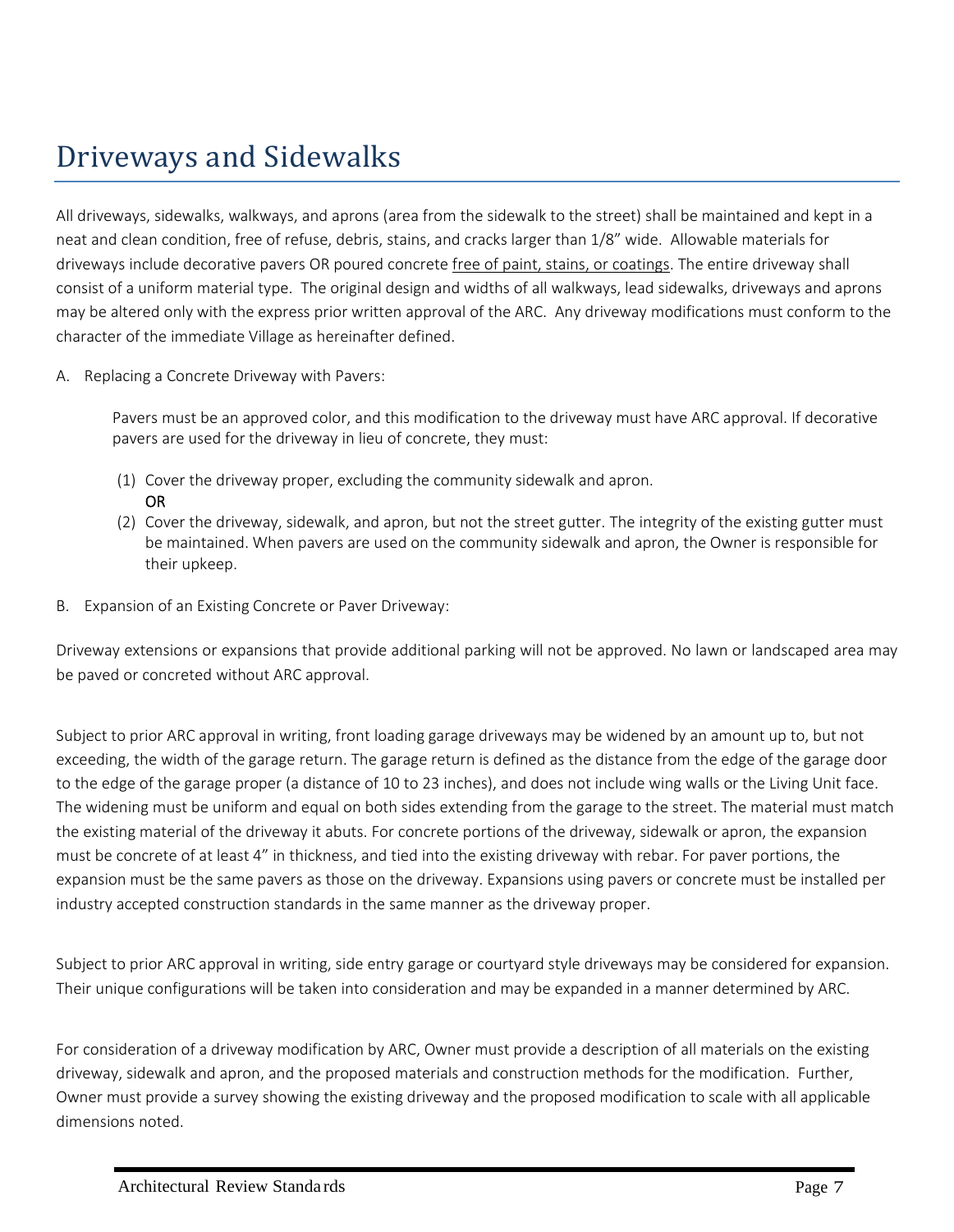# Exterior Lighting

Prior written approval by the ARC is required to install or modify exterior lighting. No light fixtures may be installed that are an unreasonable annoyance or nuisance to residents of other Living Units.

### Exterior Wall Color

Prior written approval by the ARC is required prior to the painting of any Living Unit in the Community. Only approved color schemes are permitted.

When repainting a home, all exterior wall surfaces, trim and doors must be repainted. Approved color schemes consist of a base paint color, trim color, and a door/shutter color. The garage door may be painted either the approved trim color or the approved base paint color. Most professionals recommend using the base color for the garage door if the Owner is undecided. Shutters may be painted either the trim or front door paint color. Accents on the Living Unit must be painted the approved trim color. The exterior walls or doors of the Living Unit may not be painted with faux treatments in whole, or in part.

Currently, each "Village" and collectively, Villages) within the Community has its own approved color schemes. Not all color schemes are available to all Villages. Consultwith the Community's onsite Community Manager for information on the current approved color schemes for each Village. Current color descriptions and paint samplesare available for viewing at the Community Manager's office.

If a Living Unit's current exterior color scheme is no longer available (i.e. has been retired), the Owner may submit an ARC application to repaint with that Living Unit's existing color scheme only if those colors were previously approved for the Living Unit by ARC in writing or were originally applied to the Living Unit by the Builder. The original Owner of a Living Unit (i.e. the first and continuous owner of the Living Unit), may submit an ARC application to repaint with the original colors only if the Owner can provide documentation to substantiate that these colors were the original colors applied to the Living Unit by the Builder and have been on the Living Unit continuously since the Living Unit's completion.

### Exterior Wall Finishes

All structures must be finished from grade (footer) to underside of fascia with decorative C e m e n titious finish, brick, or stone. No exterior finish shall be permitted to have cracks in it more than 1/8" wide.

# Garage Conversions

No garage shall be enclosed or converted into habitable living space except as originally constructed by the developer/builder.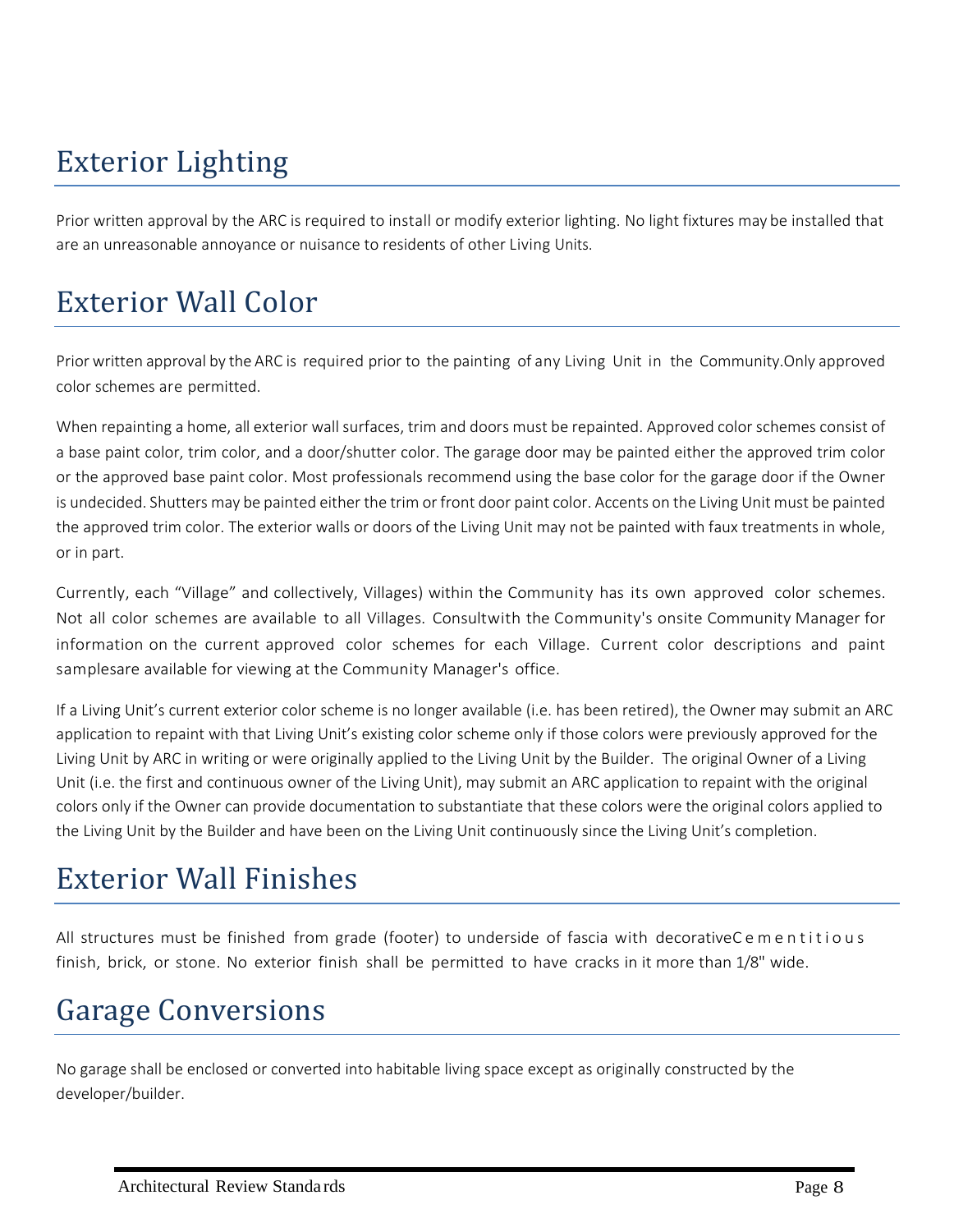# Holiday Decorations

Any Owner may display holiday decorations for a generally recognized holiday so long as they are removed within one week after the holiday with the exception of any December holiday decorations which shall be removed by January 15th. No other type of decoration shall be permitted. Holiday decorations may be installed or displayed 30 days prior to the generally recognized holiday. Any exception requires ARC approval.

### Landscaping

Significant landscaping, whether done professionally or by the Owner, requires ARC approval. Significant landscaping shall be defined the modification (adding, removing, or changing) of 10% or more (as determined by the ARC) of the existing landscaping in the front yard and side yards visible from the street excluding periodic replacement of annuals.

Privacy hedges are subject to written ARC approval. Such privacy hedges must be set back ten feet (10') from the front corner of the Living Unit along the side, and may not be utilized as 'natural fences' on certain Lots (See section on Wall, Fences and Privacy Hedges for more information). Privacy hedges must be maintained, and may not exceed six feet (6') in height from grade level as originally set by the developer. Plant beds may not be raised above the grade level as originally set by the developer without prior written ARC approval. (See section on Drainage for information about drainage).

No Owner is permitted to have exterior wall décor attached to the home, or one or more lawn décor items, or a menagerie thereof, which distract visually from the overall appearance of the lot or home, or Village as determined by the ARC. The utilization of non-living objects as décor items, including, but not limited to fountains, bird baths, ornamental statues, benches/chairs, windmills or wind chimes, and decorative or non-decorative pots or planters, are prohibited in side yards, or on or along driveways and lead walks. Such lawn decor in front or rear yards requires prior written approval by the ARC. Non-living objects used as decor in the front or rear yards may be utilized only as an integral part of a landscape bed in sizes and in number that is proportionate to the width and height of the home and the dimensions of the landscape bed. In no event shall an Owner have more than one fountain or bird bath, or more than a total of three ornamental statues or other décor items, or more than three decorative pots in the front yard. Non decorative pots/planters are prohibited. In front yards, potted plants or planters may not be substituted for the base landscaping package of shrubs originally specified by the developer/builder. Installation of Landscape lighting is subject to prior written ARC approval, and must be maintained and remain functional.

All landscaped areas (all areas of the Lot not covered by originally constructed or ARC approved structures, walkways, sidewalks, aprons, or driveways) shall be maintained in the *live,* healthy and growing condition, properly trimmed and watered (pursuant toapplicable govern mentally imposed water restrictions). Per section 6.5 of the Covenants, Conditions and Restrictions, stone, gravel and paving may not be used as a substitute for grass in a lawn.

All lawns must be regularly cut and edged and mulched areas regularly re-mulched. All lawns shall consist of St. Augustine sod. Bahia sod, and any other sod, is prohibited.

Permanent edging, around plant beds, such as cast-in-place concrete curbing, may be installed along plant beds up to four (4") inches above grade level as originally set by developer. The edging must be well maintained and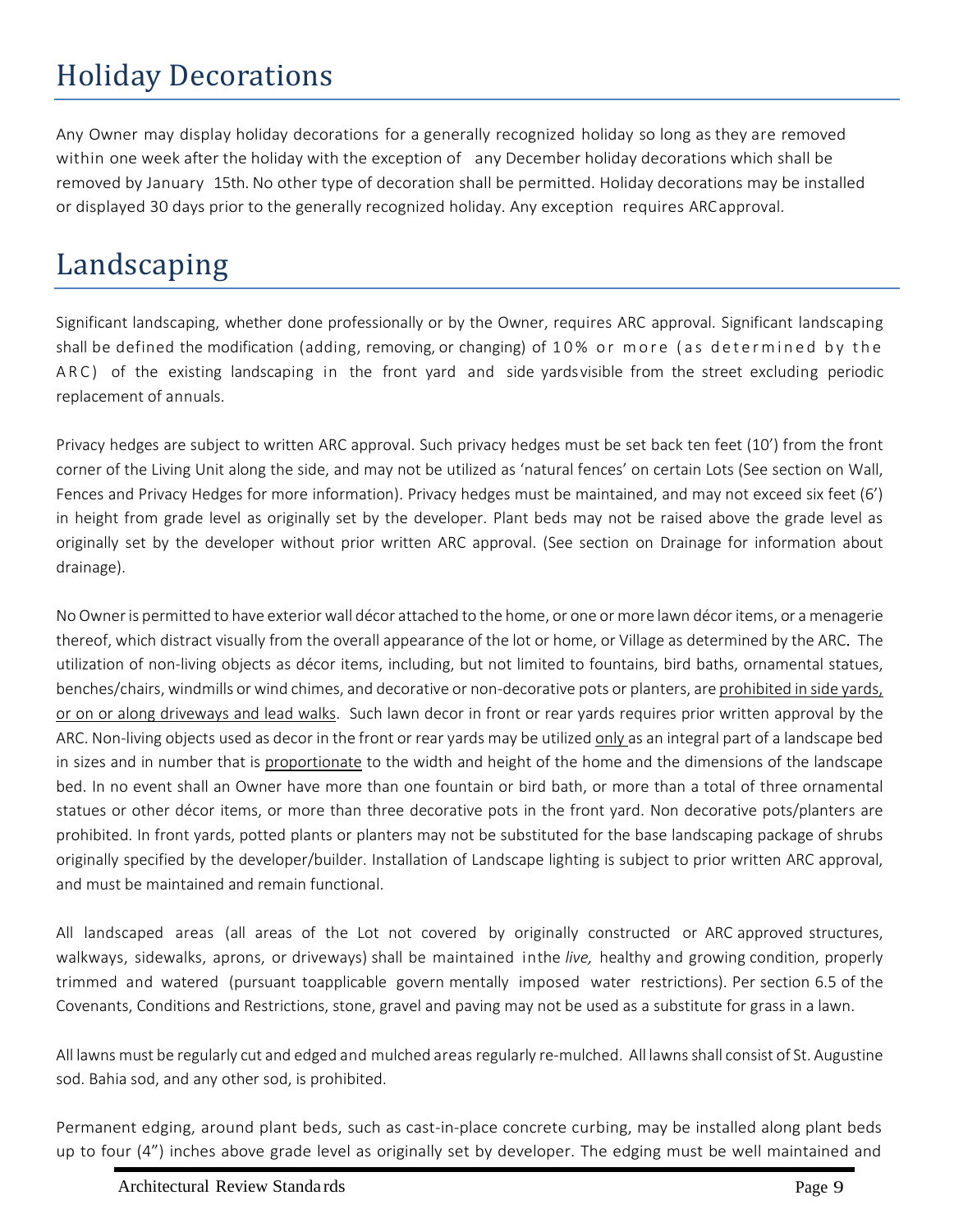must receive prior written approval of the ARC. Netting, plastic, wire or other barrier style fencing is not permitted around plants or trees, or along landscaping beds anywhere on a Lot.

No high weeds, underbrush, high grass, or other unsightly vegetation shall be permitted to grow or remain upon any Lot and no refuse or waste shall be allowed to be placed orto remain thereon. This includes, but is not limited to, tall grass around mail box posts, trees, the sides of houses, plant beds, etc. In the event a Lot Owner permits such weeds, high grass, underbrush, or other unsightly growths or objects, including brown fronds, and fails to correct same after five days' notice by the Association, the Association shall have the right to enter upon the and make such corrections and shall charge the Lot Owner for the cost of the corrections. Said charge, until paid, shall be a lien against the offending Lot and Living Unit.

The Owner must maintain and trim all trees located on the Owner's Lot including, without limitation, the trees located in all easement areas of the Lot. Sufficient clearance must be provided for vehicular traffic to pass in the street and for pedestrians on the sidewalk to pass under without hitting any limbs. Lots are not required to have a tree located in the easement area between the sidewalk and street. Each Lot may have one Association approved tree located in the easement area between the sidewalk and street in front of the Living Unit. Corner Lots may have two trees in the easement area, one facing each street. No tree is required in the easement area parallel to Stoneybrook Blvd. for Lots with one side abutting Stoneybrook Blvd.

The approved trees for easement areas of an Owner's Lot are as follows:

- Winged Elm
- Bald Cypress
- Magnolia
- Japanese Blueberry

Lots that currently have an Oak Tree in the easement area between the sidewalk and street may keep the existing Oak Tree. In the event that removal or replacement occurs, Oak Trees are not an approved Association tree for replacement. ARC approval is required before removal of existing Oak Trees or any tree on a Lot. Trees that are removed from any easement must be grinded to ground level and the area must be replaced with St. Augustine sod.

# Living Units

Each Living Unit shall be occupied by only one family at a time, as a residence and for no other purpose. No business, commercial activity or profession may be conducted from any residence, nor may the name of the Community or the address of any Living Unit be publicly advertised as the location of any business. The use of a Living Unit as a public lodging establishment, or any other commercial establishment shall be deemed a prohibited business or commercial use. This restriction shall not be construed to prohibit any Owner from keeping his personal, business or professional records in his Living Unit, or from handling his personal, business or professional telephone calls or written correspondence in and from his Living Unit. Such uses are expressly declared customarily incident to residential use. This section is, however, intended to prohibit commercial or business activity by a Lot Owner which c o u l d disrupt the residential ambience of the Community, or make it obvious that a business is being conducted, such as by (but not limited to) regular or frequenttraffic in and out of the Living Unit by persons making deliveries or pick-ups, by employees or other business associates, or by customers or clients.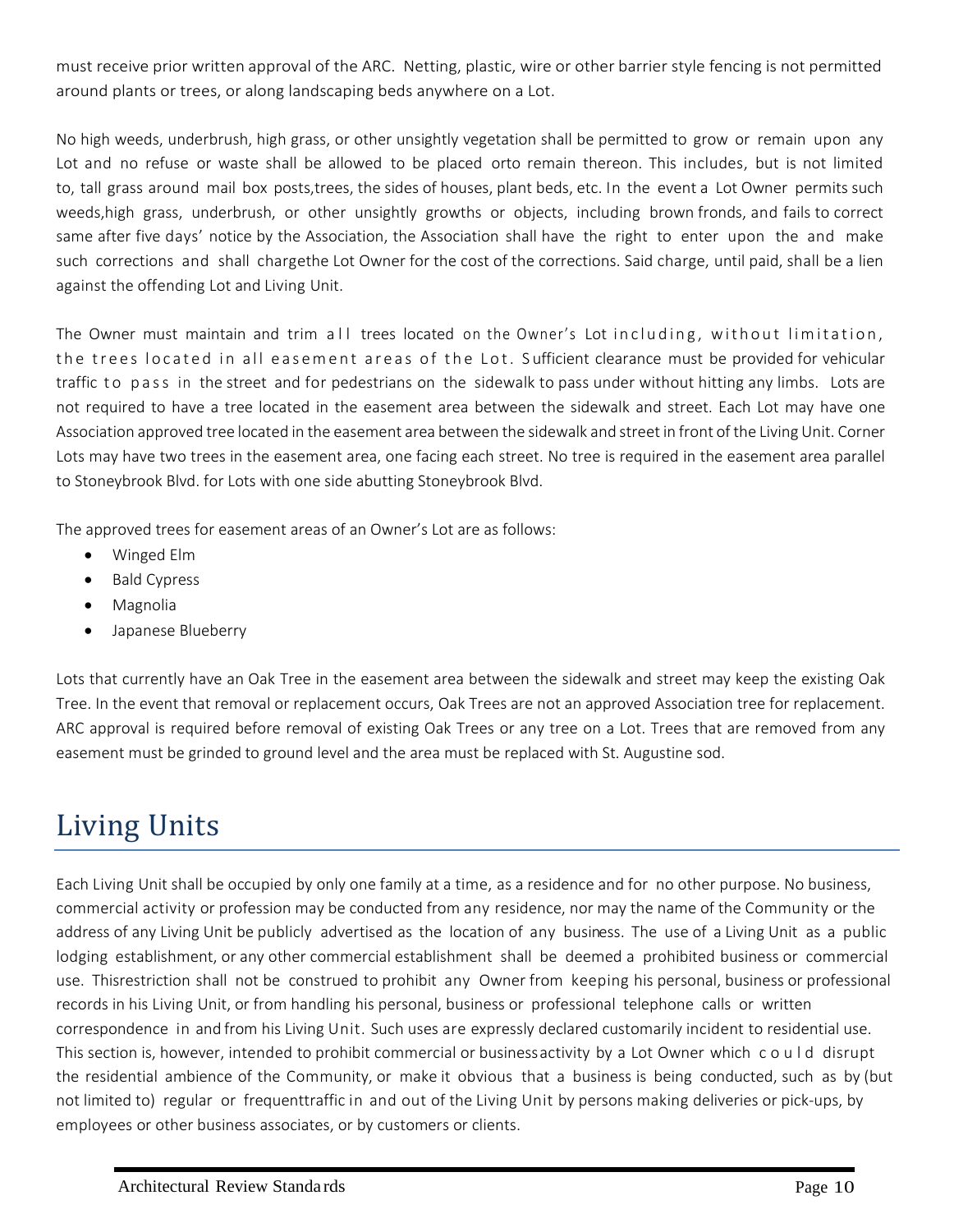#### Outdoor Equipment, Sports, Mechanical Equipment and Structures

All mailboxes and posts must be approved by the ARC prior to installation. Mail boxes must be glossy black and metal. Mailbox posts must also be glossy black. The mailbox post may be a 4" x 4" wooden post painted glossy black. The post may also be a square or round metal post and must also be glossy black. If a finial is installed, it must be a rounded or squared finial only. The mailboxes and post must follow the aesthetics and characteristics of the village and community overall. An upgraded mailbox and post is also available. Please contact the Management Office for specifications on the upgraded mailbox. Please note, Buckingham Run village, Huntington Run village, and Northampton Avenue in the Teton Stone village must maintain the upgraded mailbox at all times.

Miniature satellite dishes are restricted as to placement in an inconspicuous location to be approved by the ARC, however, large satellite dishes are prohibited.

All outdoor equipment such as pool equipment, gas tanks, air conditioners, and water softener units must be concealed from street and golf course view with shrubs, hedges, white latticework, fencing or materials similar in style to the front elevation of the Living Unit and approved by the ARC.

No above ground storage structures permitted (e.g., lawn storage, pool storage, etc.). Any stand-alone structures including but not limited to such as cabanas, gazebos, pergolas, arches must have prior written approval from the ARC.

All play sets must be pre-approved by the ARC on an individual basis and be shielded from street view.

Portable outdoor sports equipment is permitted, but the equipment, except for basketball backboards, must be stored overnight. No permanently installed sports equipment is permitted. Basketball backboards cannot be placed on the sidewalk or driveway apron.

Sports equipment, with the exception of basketball goals, is prohibited from being permanently installed. Portable outdoor sports equipment is permitted, but must be stored overnight or when not in use, with the exception of basketball goals.

No basketball goal, either fixed or moveable, shall be originally erected, placed or relocated on any Lot without prior written approval by the ARC, per Section 6.31 of the Covenants, Conditions and Restrictions.

Subject to prior written ARC approval, permanent basketball goals may be installed only in accordance with Section 6.31 of the Covenants, Conditions and Restrictions. Under no circumstance can they be attached to any portion of the Living Unit.

Subject to prior written ARC approval, portable basketball goals must be placed in the paved driveway area in front of the Living Unit with the backboard parallel to the edge of the driveway. The goals shall be positioned on the driveway edge opposite that edge connecting to the front entry of the Living Unit. Basketball goals cannot be placed on the sidewalk or driveway apron. All basketball goals shall be maintained in good condition at all times.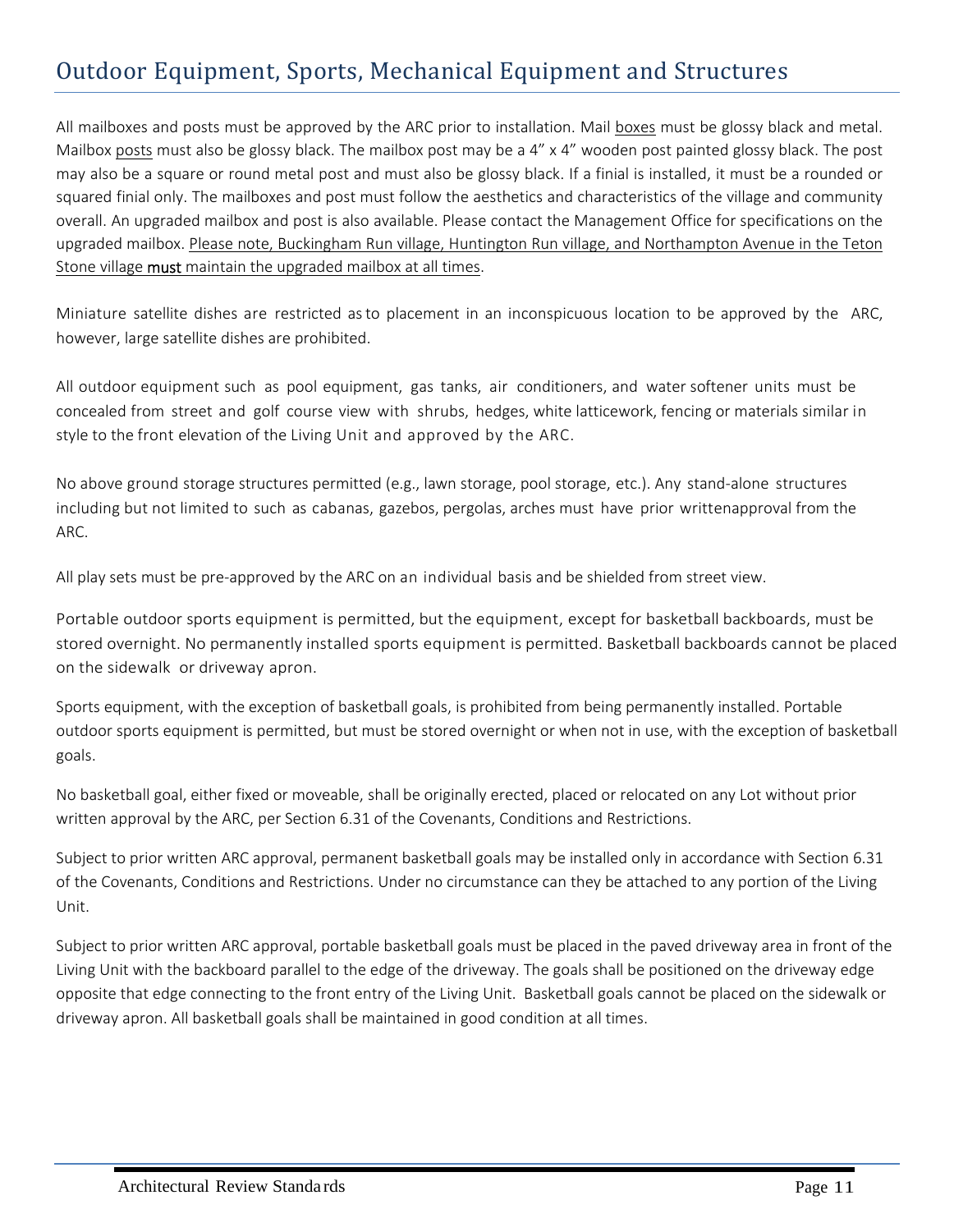No animals, livestock or poultry of any kind shall be raised, bred, or kept on any Lot, except that cats, dogs, and other domesticated household pets may be kept provided they are not kept, bred, or maintained for any commercial purposes or in anymanner, or quantity, that creates a nuisance to the Owners or occupants of any other property(s) within the Community. In accordance with Section 6.25 of the Declaration of Covenants, Conditions, and Restrictions, all animals, including, but not limited to, cats and dogs, shall be leashed (if outdoors), or kept within the Living Unit. Pets, including, but not limited to, cats and dogs, shall not be permitted to roam free. Pets may not be left unattended or leashed in yards or garages or on porches or lanais. The Association may restrict the walking of pets to certain areas. No pet runs are permitted.

Residents who walk their pets on Association property, common areas, or private property, other than that of the pet owner must clean up after their pets. The Association will respond to verbal and written complaints concerning leash, waste, or nuisances within the Community, including any common area, street, or other publicplace or upon private property or premises, other than the property of the pet owner.

The ability to keep pets is a privilege, not a right. If, in the opinion of the Board, the Owner (and/or Owner of the pet) allows any pet to become the source of unreasonable annoyance to others, or the Owner (and/or Owner of the pet) of the pet fails or refuses to comply with these restrictions, or otherwise abuses his/her privileges hereunder, the Owner, upon written notice, may be required to remove the pet from the lot and/or Living Unit.

#### Roofs

ARC approval is required for a roof material change. If replacement shingles do not match the existing shingles, the entire area visible from the street or adjacent properties must be replaced. Homeowners must keep their roofs free of mildew. The Association will treat the situation as a violation if 25% or more of a roof plane is discolored. Roofs must be uniform in color.

The Roof on a Living Unit must be uniform in color. Owners must keep their roofs free of mildew. The Association will treat the situation as a violation if 25% or more of a roof plane is discolored.

A. Roof Repairs:

For repairs, if the replacement shingles or tiles do not match the existing ones, the entire area visible from the street or adjacent properties must be replaced.

B. Roof Replacement:

ARC approval in writing is required prior to replacing roofing materials. Consult with the onsite Community Manager for information on the current approved colors, and roofing materials approved for each Village. As colors vary by manufacturer, please be advised that the color you select must substantially match (as determined by the ARC) one of the approved colors available for viewing at the onsite office.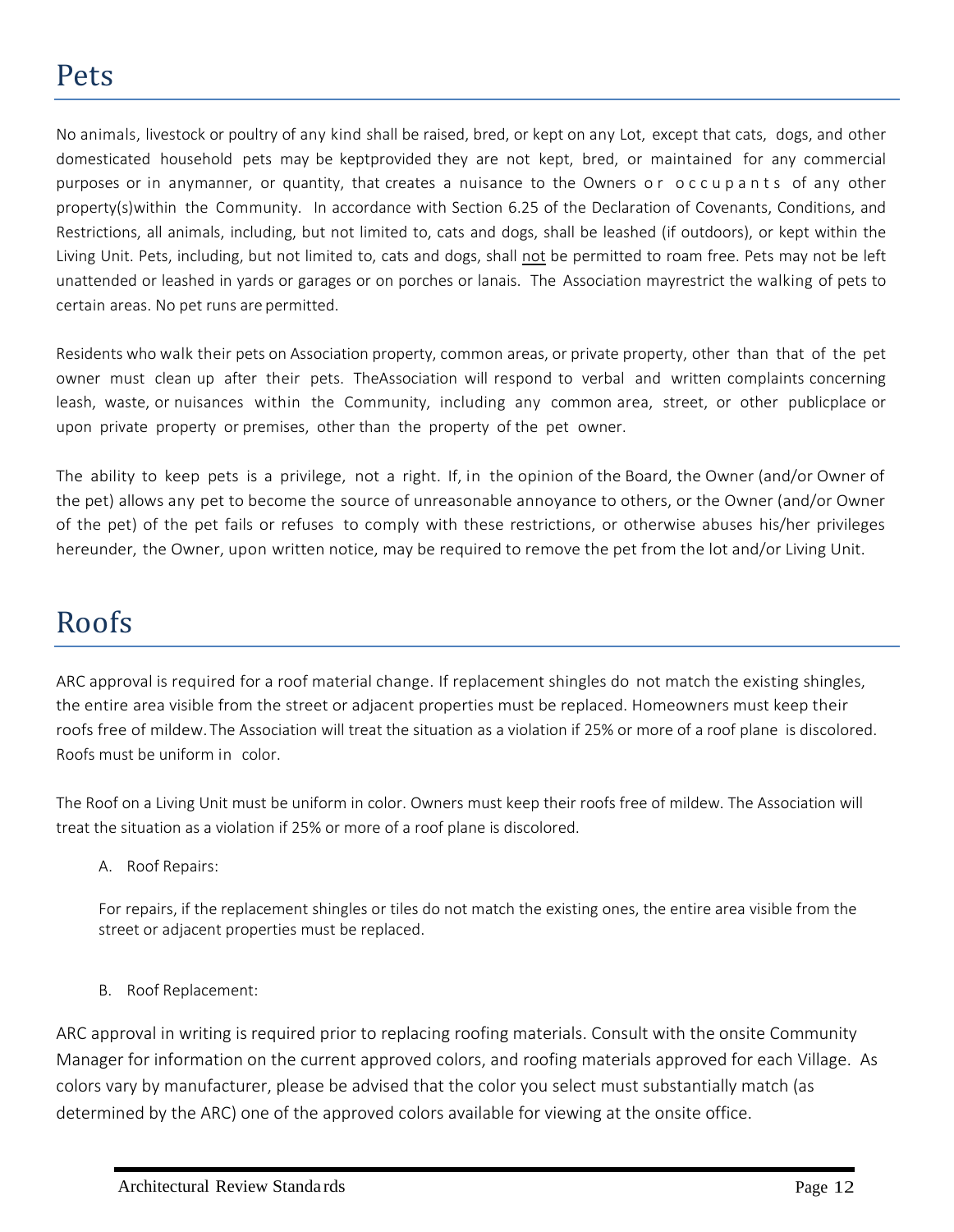#### Shutters

No decorative shutters or hurricane shutters shall be installed unless they are of a type approved by the ARC. Approved hurricane shutters and/or temporary protective covering shall be allowed only after a hurricane or tornado warning covering Orange County, Florid a has been issued by the National Weather Service. Approved permanenthurricane shutters must be opened and temporary hurricane shutters and protective covering (including plywood) removed within 14 days after the hurricane or tornadowarning has ended.

### Signs, Flagpoles and Flag Displays

One temporary flagpole that is attached to the front of the house at a 45 to 90 degree angle and is five feet or less in length/height is allowed. The flags, display times, and conditions must conform to the appropriate Federal or State law. The flags of the United States and the State of Florida are permitted. Installation of, or changes to, permanent flagpoles and/or permanent flags are regulated to the extent permitted by applicable Federal or State law, and are subject to prior written ARC approval.

No signs, banners, billboard or advertisements of any kind including, but not limited to, those of realtors, politicians, or contractors shall be erected or displayed anywhere in Stoneybrook, including the windows of Living Unit and on motor vehicles unless said motor vehicle is parked in the garage of the Living Unit when not in use.

### Solar Panels, Clothes Drying and Energy Saving Devices

Installation of, or changes to, solar panels, clotheslines and other energy saving devices (or a portion thereof) are subject to prior written ARC approval and shall be regulated to the extent permitted by law. Installation of, or changes to, such items is expressly permitted provided they are installed and maintained in accordance with Florida Law and further provided the location where such items are placed is approved by ARC. However, the Association shall only regulate and approve where such items can be placed.

### Structural

All plans and prints must be approved in writing by the ARC prior to construction. Only one or two story single residential units are permitted. A maximum height of 35 feet from original grade level as constructed by the developer/builder to the highest point is permitted.

### Swimming Pools and Spas

Construction of a swimming pool or spa requires ARC approval. No above ground pools are allowed. Plans for screens, fencing, revised drainage, and the entire Lot showing the pool or spa location, must accompany all ARC applications for swimming pools and spas. Access to the pool site must be obtained by using only property of the Lot Owner installing the pool. If access is needed using property other than that of the lotowner, a written authorization of the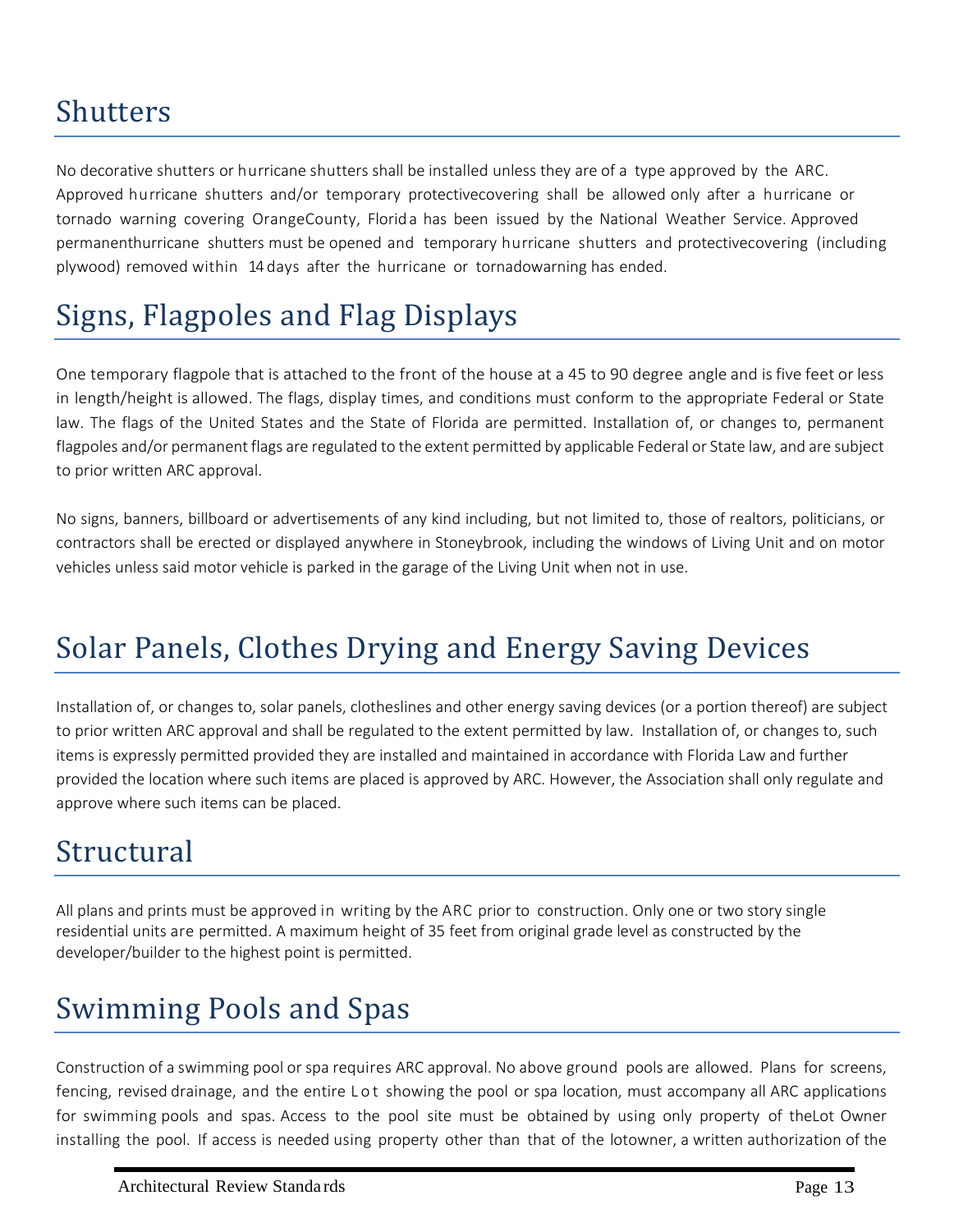other Lot Owner(s) must also accompany the ARC application.

All storage tanks, chemical feeders, heating equipment, and any other above ground apparatus must be shielded by ARC approved fencing or landscaping material so that such equipment or apparatus is not visible from the street. Pool heater vent stacks may not extend above the enclosure. Pool equipment must be shielded within 15 business days after completion of the pool.

Any grass or vegetation compromised or destroyed during pool installation must be replaced with healthy grass or vegetation, identical in all material aspects as the previous grass and/or vegetation (unless otherwise approved by the ARC) within 15 business days' from the date of completion of the pool.

# Vegetable and Herb Gardens

Vegetable and/or herb gardens for personal use only are permitted in rear yards only, the size and location of which are subject to prior writing ARC approval, and shall be regulated to the extent permitted by applicable law. The total amount of space devoted to vegetables and/or herbs must be proportionate to the amount of green space (sodded area) in the rear yard. Gardens must be shielded from the view of adjacent Lots, streets, golf course, cart paths and Common Areas. If a compact raised bed is planted, the bed can be a maximum height of 8 (eight) inches. Herbs, vegetables, and fruit trees may not be planted in front or side yards.

### Vehicle Parking

The Association may from time-to-time promulgate rules which restrict, limit, or prohibit the use of any driveway or parking area which may be in front of, adjacent to, or part of, any Lot or common area as parking place for personal passenger vehicles, commercial vehicles, trailers, recreational vehicles, self-propelled motor homes, motorcycles, and boats. Suchrules, if and when promulgated, shall have the same force and effect as if promulgated<br>and by the developer initially made a part of these Standards. Overnight parking (defined as 1:00 AM – 6:00 and storage of commercial vehicles is prohibited. No unregistered or inoperable motorvehicle or trailer of any kind may be disassembled, serviced, or repaired on any Lot or in any Living Unit nor stored on any Lot in such a manner as to be visible from any point on adjacent property or a street.

No vehicle, whether a "Prohibited Vehicle" (as defined below) or otherwise, shall be parked on any lawn, aprons (sidewalk to street), landscaped portion of a n y L o t o r a n y Common Properties or Common Areas, roadways or other portion of any property which is notspecifically designated and intended for the parking of vehicles. No vehicle, whether a "Prohibited Vehicle" or otherwise, shall be parked on Stoneybrook Boulevard except during Association sponsored events. No vehicle may be parked overnight in the Fitness Center or Recreation Complex parking lots.

No disassembly or major repair of motor vehicles shall be made in any roadway, driveway, or parking area, o n a n y Lot, any common area, or anywhere in the community, except in the case of emergency breakdown. This rule doesnot include the changing of flat tires, checking or changing of oil, or other routine and minor maintenance check that occur and are quickly completed with no resulting mess on the Lot or neighboring property.

No "Prohibited Vehicle" shall be parked or stored on any of the Common Properties or Common Areas or on any portion of a Lot which is visible from any of the Common Properties or Common Areas or from any road or other Lot within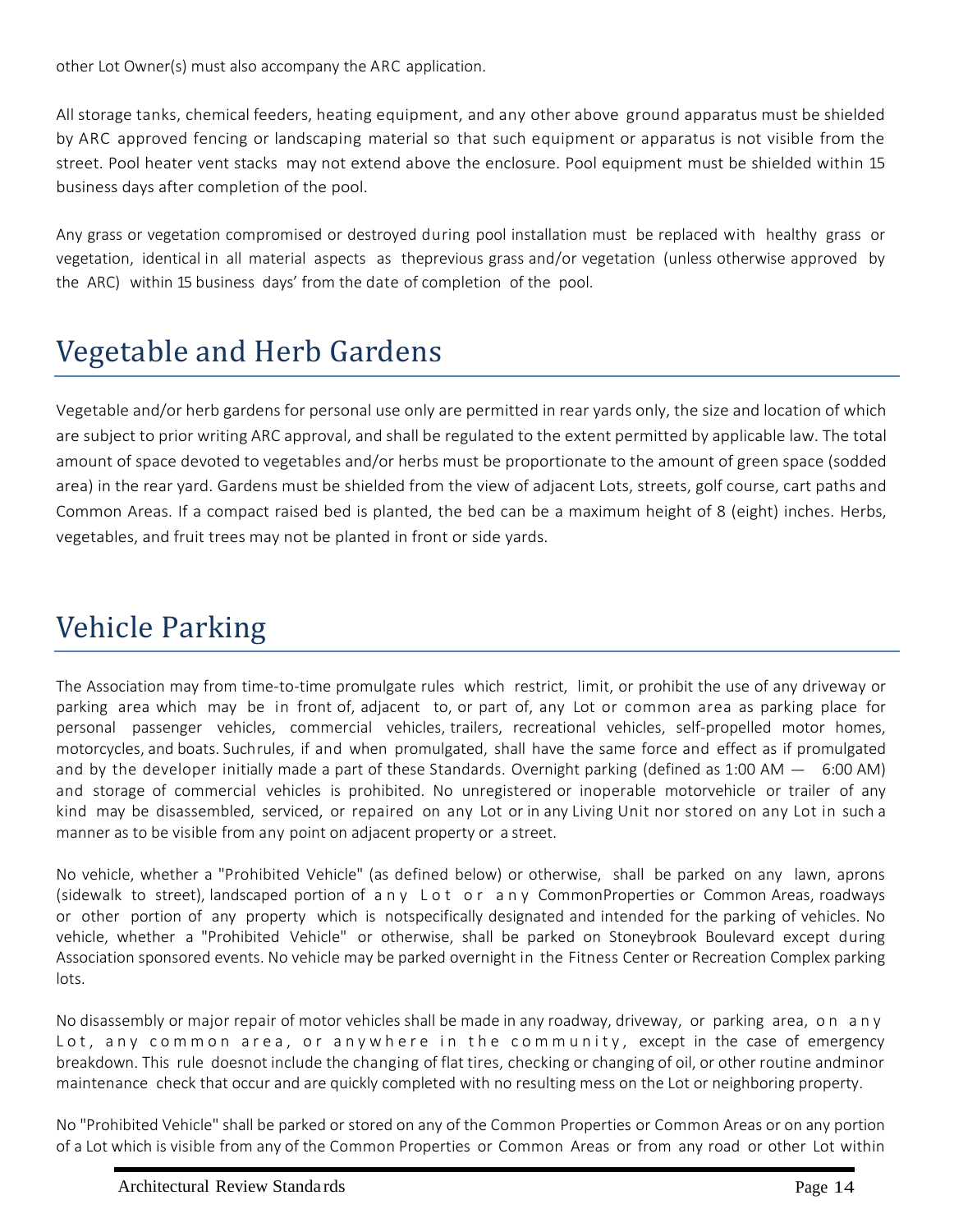the Community. Forpurposes of this section, "Common Properties or Common Areas" is defined as any Association property (i.e., property owned or deeded to the Association other than personally owned residences). For purposes of this section, a "Prohibited Vehicle" is defined as but not limited to:

- Any vehicle longer than 20 feet or higher than eight feet.
- Any commercial vehicle (i.e., one not designed and used for normal personal family transportation).
- Any vehicle bearing commercial lettering, graphics, or other commercial insignia, except if such lettering is completely covered with magnetic material (or other type coverings intended for outdoor use). The material must be the same color as the vehicle.
- Recreational vehicles (RV), including campers, mobile and motor homes, all- terrain vehicles (ATV), go-carts, and dune buggies.
- Trailers of any type.
- Boats.
- Derelict vehicles, including vehicles with no current license plate, an expired tag, or vehicles incapable of self-propulsion.

For purposes of this section, a "Prohibited Vehicle" shall not be deemed to be (even if generally described above) any commercial or public service vehicle present in the Community while performing services for or on behalf of Owners or residents of Stoneybrook.

All motorized vehicles, including ATV's, du ne buggies, motorcycles, go-carts, and similar vehicles, are prohibited from entering onto any Common Areas and walkways.

Recreational vehicles, boats, and trailers: Temporary parking for the purpose of loading and unloading recreational vehicles, boats, and trailers will be allowed in Owner's driveway for up to 12 hours. Loading or unloading for a period exceeding 12 hours may be allowed provided that the Owner has received prior written approval from the Community Manager.

# Walls, Fences and Privacy Hedges

A. GENERAL WALL, FENCE AND PRIVACY HEDGE STANDARDS (Applies to all fences and privacy hedges)

All walls, fences and privacy hedges are subject to prior ARC approval. No wall, fence or privacy hedge shall be constructed on any Lot, unless the ARC shall have first approved its height, length, type, design, composition, material, and location prior to installation in writing. Chain link fences are strictly prohibited on any Lot. Approved materials for fences are listed in this Section B. by Village. Not all fencing materials are available to all Villages*.* The Owner is responsible for regular maintenance of any fence, wall, or privacy hedge constructed on Owner's Lot.

- 1. The standard fence of any material shall be no higher than six feet tall and no lower than four feet tall as measured from grade level of the Lot as set by the developer. Privacy hedges, if approved by ARC, must be maintained and may not exceed six feet in height as measured from the grade level of the Lot as set by the developer.
- *2.* Fences, or privacy hedges creating a natural fence, shall not extend past any portion of the front of the Living Unit, nor past the front of adjacent Living Units. Fences and/or privacy hedges shall be set back a minimum of ten (10) feet from each front corner of the Living Unit. The ARC may grant exceptions for those Living Units on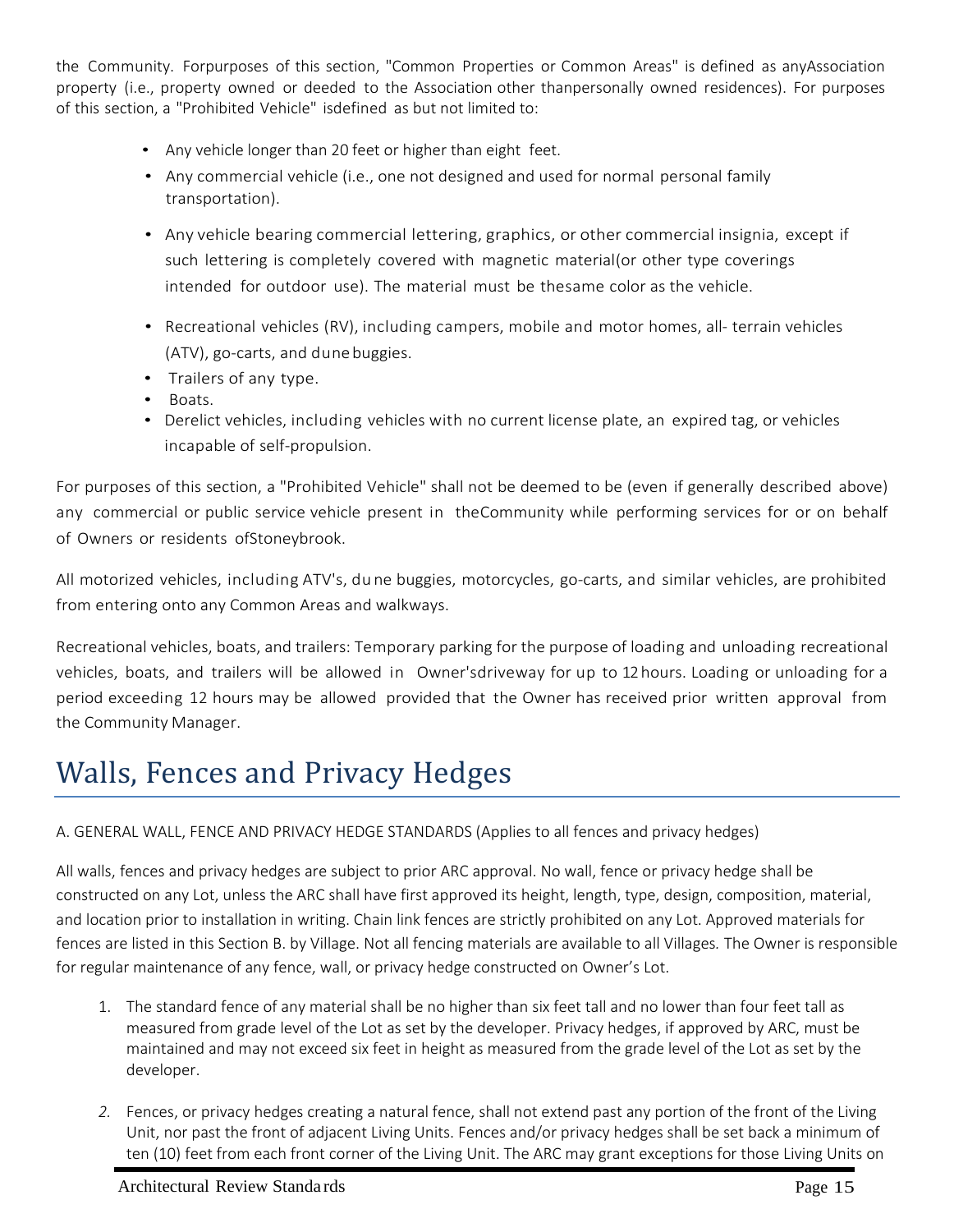irregularly shaped lots (e.g. cul de sac lots). Fences and/or privacy hedges erected adjacent to sidewalks (on corner lots) may extend no more than five feet out from the base of the Living Unit.

- *3.* If a fence and/or privacy hedge is currently in place on the adjacent Lot, consideration should be given to matching the existing fence or hedge material, and to aligning the front portion, and the heights of the fences or hedges, if doing so will not violate these Standards.
- *4.* The finished uniform side of the fence must face outward towards adjoining Lots*.*
- *5.* No fences will be allowed on any golf course Lots or on any Lot abutting Stoneybrook Blvd. No privacy hedges are permitted on golf course Lots beyond the rear line of the Living Unit. Privacy hedges on Lots abutting Stoneybrook Blvd. may be approved by ARC only if the hedges blend aesthetically with the Association's landscaping along Stoneybrook Blvd*.,* and do not impede the Association's maintenance of the common property.
- *6.* The approved fence materials for Lots adjacent to wetlands, ponds/lakes, and/or conservation areas are wrought iron or aluminum only. No fences, other than the ARC-approved wrought iron or aluminum may be installed along the sides or the rear of the Lots adjacent to wetlands, ponds/lakes, and/or conservation areas*.*  No privacy hedges may be installed along the sides or rear of the Lots adjacent to wetlands, ponds/lakes, and/or conservation areas.
- *7.* All wooden fences or walls where permitted under Paragraph B.(below), must be painted to match the predominant base color of the Living Unit as determined by the ARC.
- *8.* Wrought iron or aluminum fences must be painted opaque black.
- 9. A continuous concrete wall spans the rear yards of Huntington Run lots 50 to 69. Each segment of the wall, based on lot lines, is entirely the property of the respective Huntington Run homeowner. It is the responsibility of the Huntington Run homeowner to maintain the original design, specifications, color (contact management office for color specifications), appearance, and integrity of the wall, on both sides. ARC approval is needed to repair and/or paint any wall surface.

#### B. INDIVIDUAL VI LLAG E STAN DARDS

The following individual Village standards take precedent, in the event of a conflict, over the specific fence standards described in Paragraph A. (above).

The standard approved materials for Brixham, Weymouth, Glenwood, Wyndham Green, Yorkshire, Mayfair, Ridgemoor, Dover Glen, Hawksmoor, and The Reserves shall consist of the following:

- Vinyl (white)
- Wrought iron (opaque black)
- Aluminum (opaque black)

As of this issuance of these Standards, wood fences will no longer be approved. If a wood fence was approved by the ARC in writing prior to this date, the Owner may keep the wood fence so long as it is well maintained. Once multiple areas or a significant portion of the fence are damaged beyond reasonable repair, the Owner will be required to remove